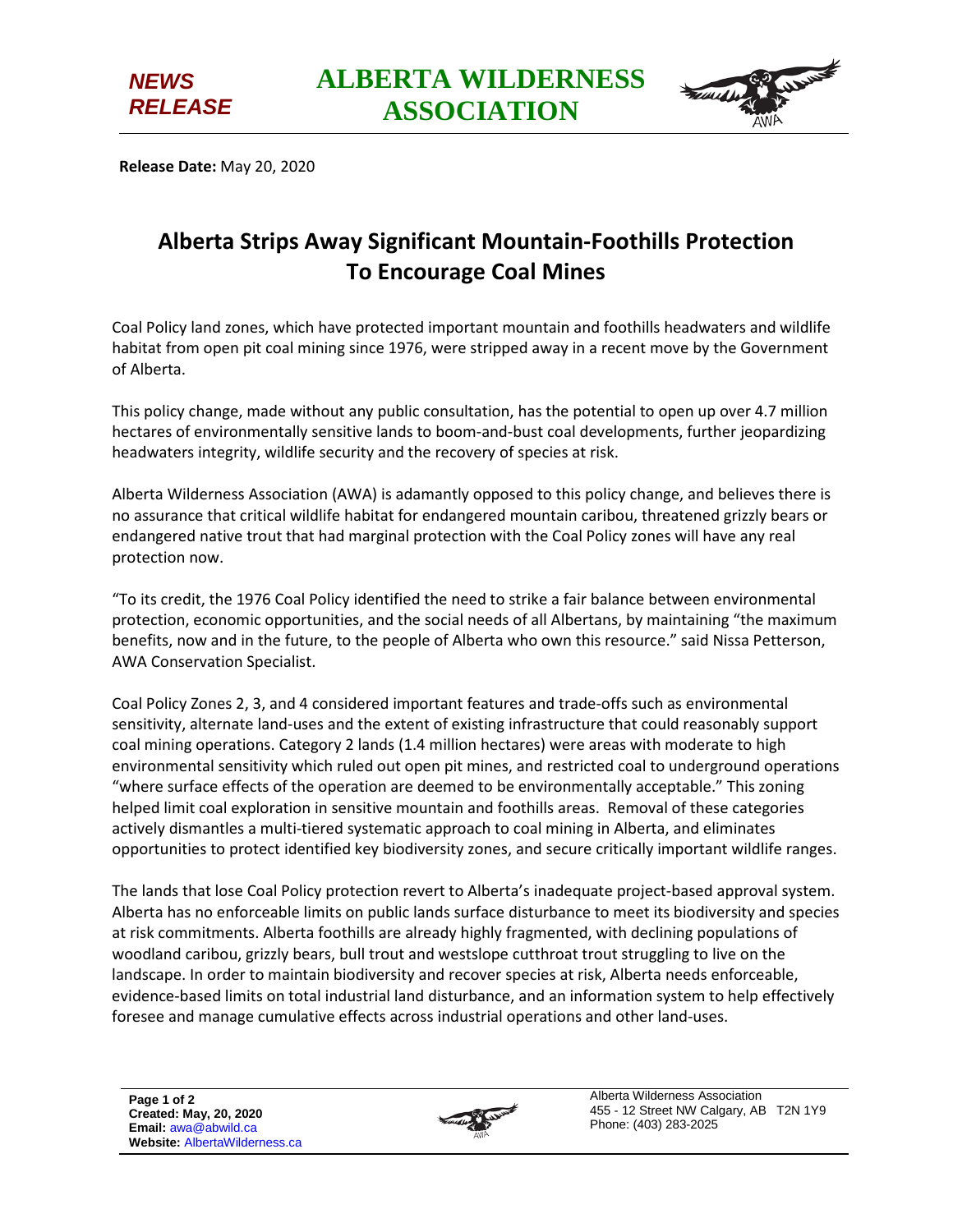## *NEWS RELEASE*

**ALBERTA WILDERNESS ASSOCIATION**



Effective natural resource management also needs a systematic approach that is inclusive to the public, providing ample opportunity for public scrutiny of policy changes and land-use decisions. AWA is concerned with this government's lack of transparency and public consultation on this policy change.

While the provincial government has justified rescinding the coal policy to improve investor certainty in Alberta coal developments, AWA believes Alberta's contribution to coal exports on an international scale are marginal compared to other predominant coking coal exporters such as British Columbia, Indonesia and Australia. "Rescinding the Coal Policy will result in the indiscriminate expansion of boomand-bust coal operations across Alberta's Eastern Slopes, ultimately producing irreparable harm across many ecologically sensitive landscapes for minimal economic gains in historically volatile coal markets," said Petterson.

## **For more information:**

Nissa Petterson Conservation Specialist Alberta Wilderness Association 403.283.2025 [npetterson@abwild.ca](mailto:npetterson@abwild.ca)

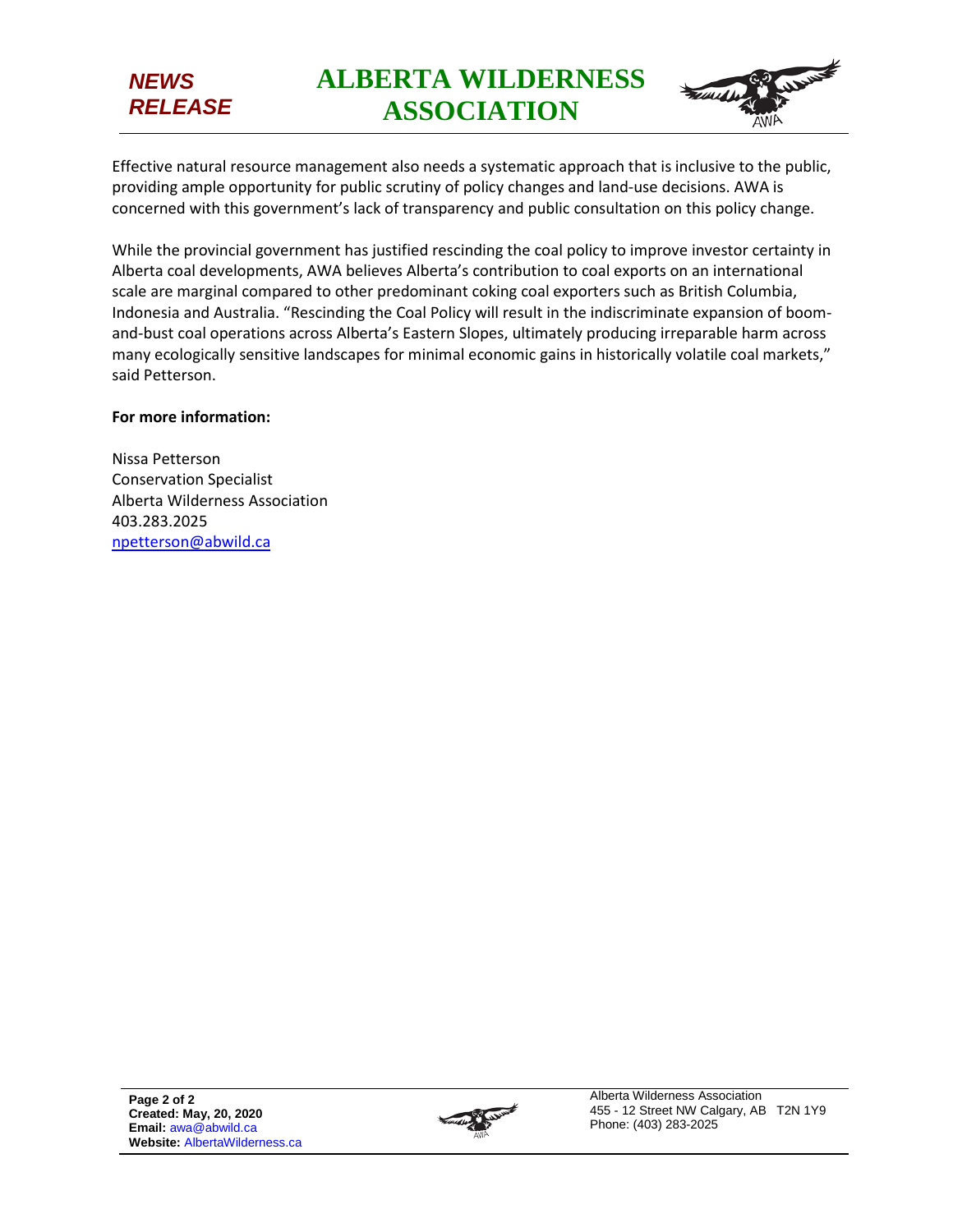